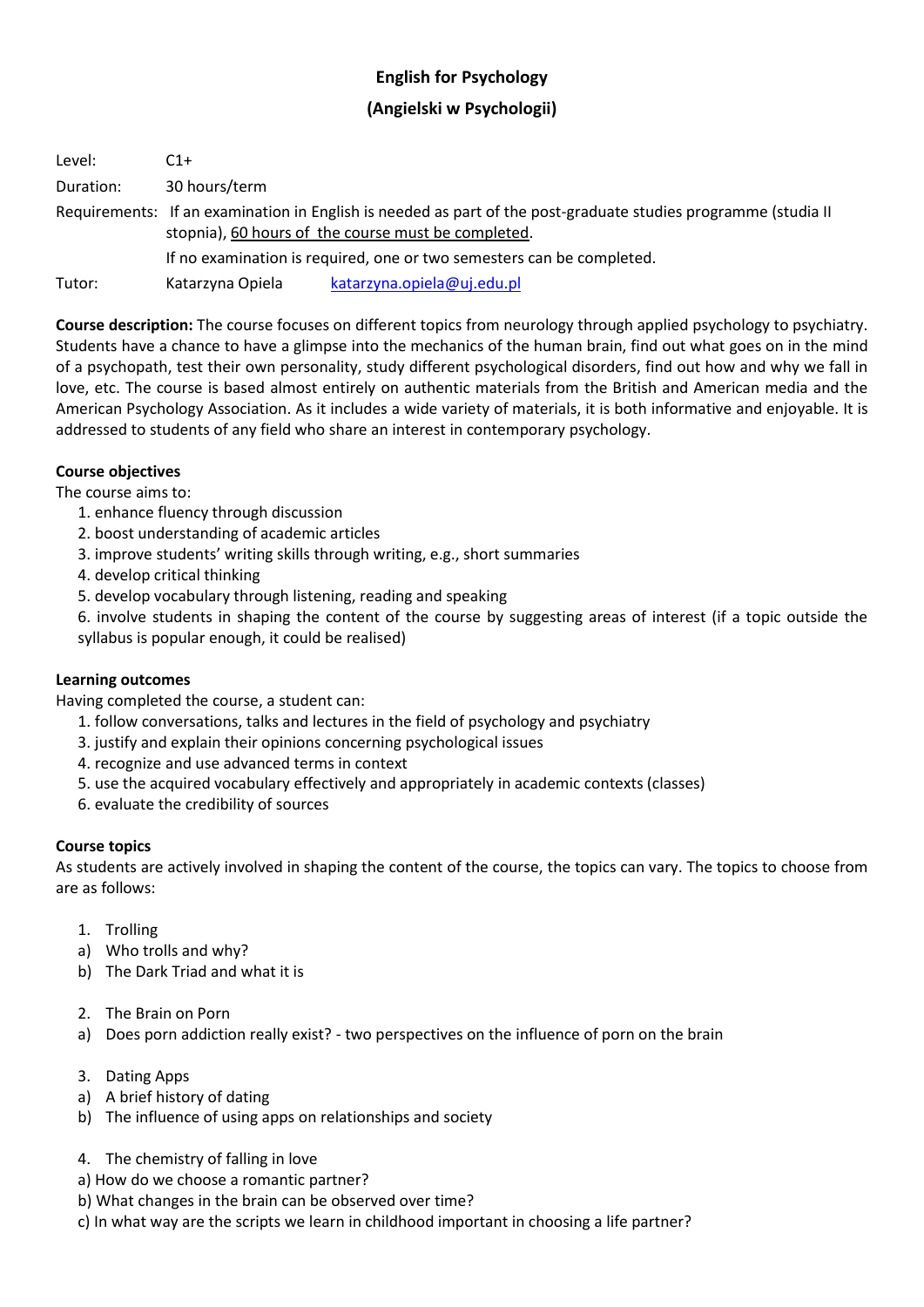- 5. Marriage
- a) Can arranged marriages work?
- b) Is monogamy natural?
- c) What is the best age to get married?
- d) What is the future of relationships?
- 6. The history of psychology and psychiatry
- a) The origins of the fields.
- b) Asylums vs. mental institutions.
- 7. Unethical experiments in psychology
- a) 12 most controversial experiments in psychology and their outcomes.
- b) What would yours be?
- 8. Personality testing
- a) How is personality formed?
- b) Introverts vs extroverts and personality types in general.
- 9. Personality disorders and mental illnesses
- a) The mental disorders in *Winnie the Pooh.*

b) Different disorders and their symptoms, interdependence between genes and environment in the formation of different disorders.

- 10. Debunking myths in psychology
- a) The most popular myths, e.g., you're safe in a crowd, opposites attract, etc.
- b) The placebo effect and the nocebo effect.
- c) Dissecting the most persistent of the myths.
- d) Positive psychology and cancer treatment
- 11. Mental illnesses (e.g., depression) and different types of therapy.
- a) The stigma of mental illness has it disappeared?
- b) How to live and cope with depression?
- c) Different types of therapy, their pros and cons.
- 12. The mysteries of the human brain.
- a) How is the brain built?
- b) Can one live without a vital part of the brain?
- c) The brain anatomy quiz.
- 13. Male brains and female brains are there real differences?
- a) The overlap what is it and how big is it?
- b) The role of society in forming our brains and behavioural patterns.
- 14. Inside the mind of a psychopath
- a) Hare's Psychopathy Checklist test yourself.
- b) Nature vs nurture the reasons underlying the occurrence of psychopathy.
- c) Politicians or teachers? in what professions can they most likely be found?
- 15. Defining and testing intelligence
- a) The evolution of the definition of intelligence over the years.
- b) Test yourself.
- 16. Building AI and its potential consequences
- a) Should we create something just because we can?
- b) Can a machine learn prejudice?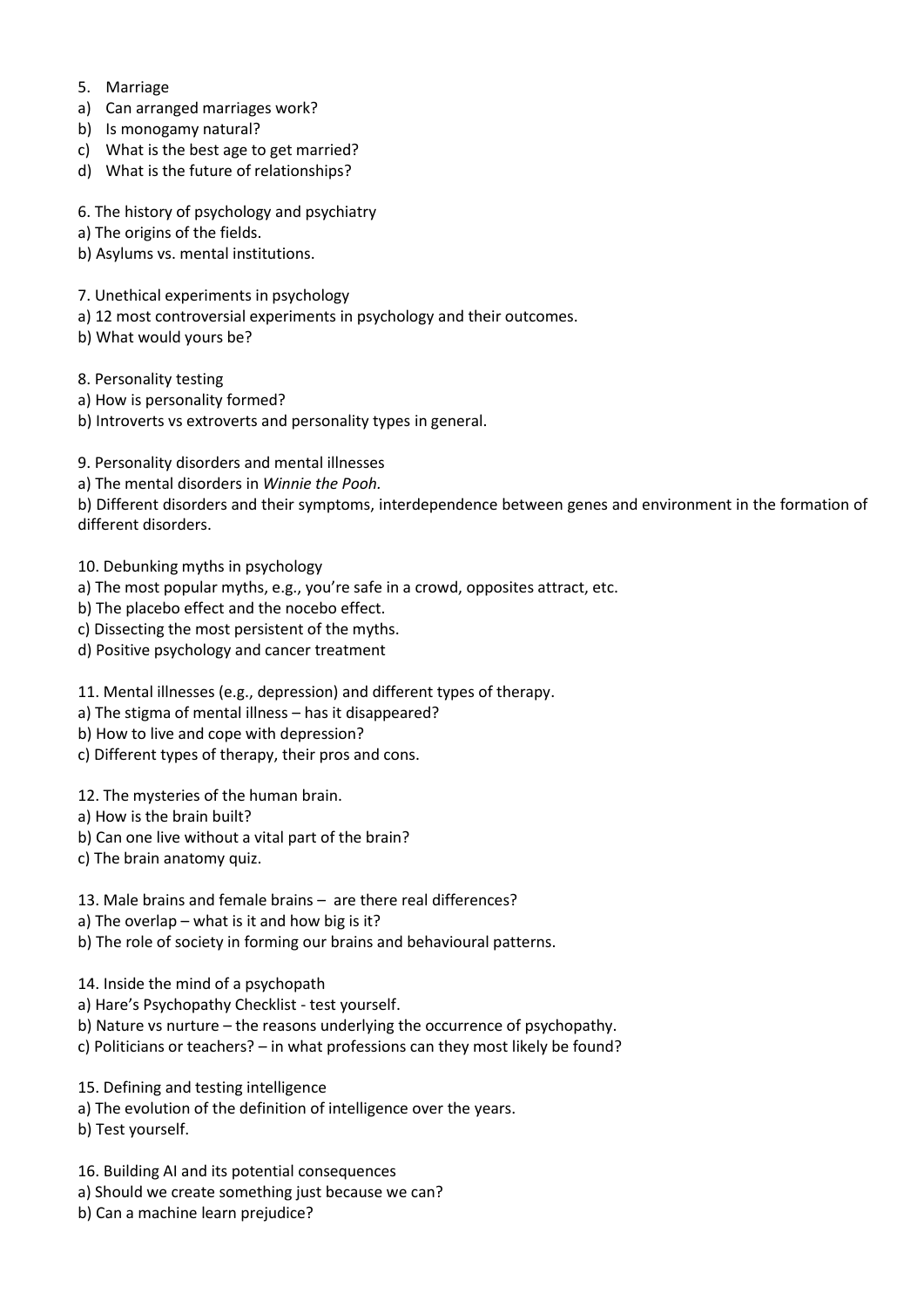- 17. Video games and their influence on reality
- a) Types of games
- b) The influence games have on the brain
- c) VR potential benefits and threats
- d) The influence of games on children and teenagers
- 18. Alzheimer's disease
- a) The reasons for its occurrence and diagnostics
- b) Available treatment

### 19. Sleep

- a) Different stages of sleep
- b) Insomnia and other sleep disorders
- c) How to have a good night sleep?

20. The Paradox of Choice

- a) Is having unlimited choice good for us?
- b) Are we really free to choose what we want?
- 21. Female autism
- a) Can women be on the spectrum?
- b) Characteristic symptoms and challenges in day-to-day life
- 22. Gender danger
- a) What is gender?
- b) Gender identities
- c) Where does the controversy around the topic stem from?
- 23. Sexual orientation
- a) Are we born this way?
- b) Is sexual orientation a spectrum?

#### **Academic component**

- 1. Finding and processing information.
- 2. Preparing and delivering short presentations.
- 3. Making notes based on lectures and texts.
- 4. Developing autonomy and strategy of independent study.

**Grammar** (only tackled if students are unable to express themselves fluently and clearly)

- 1. Tenses, e.g., *She has spoken to her doctor about her symptoms*.
- 2. Using reported speech, e.g., *He said that he had made great progress using Cognitive Behavioural Therapy./Tom asked me if I knew how to recognise a psychopath.*
- 3. The passives, e.g., *He was given the best available treatment.*
- 4. Conditionals, e.g., *If she had not been depressed at the time, she wouldn't have lost her job.*

5. Wish sentences, e.g., *I wish I didn't have OCD./I wish healthy people would stop judging people with mental illnesses.*

- 6. Comparisons, e.g., *I don't think this method is as reliable as CBT.*
- 7. Transitional words, e.g., *However, Nevertheless, Furthermore, Also, Additionally.*
- 8. The infinitive and the gerund, e.g., *The researcher remembered talking/to talk to a test subject*.

#### **Assessment**

Students will be assessed on the basis of:

- 1. completing one individual assignment per term 20 points writing an essay
- 2. exit test each term 30 points
- 3. regular attendance and completing homework assignments 10 points
- 4. active participation in class 10 points
- Grade scale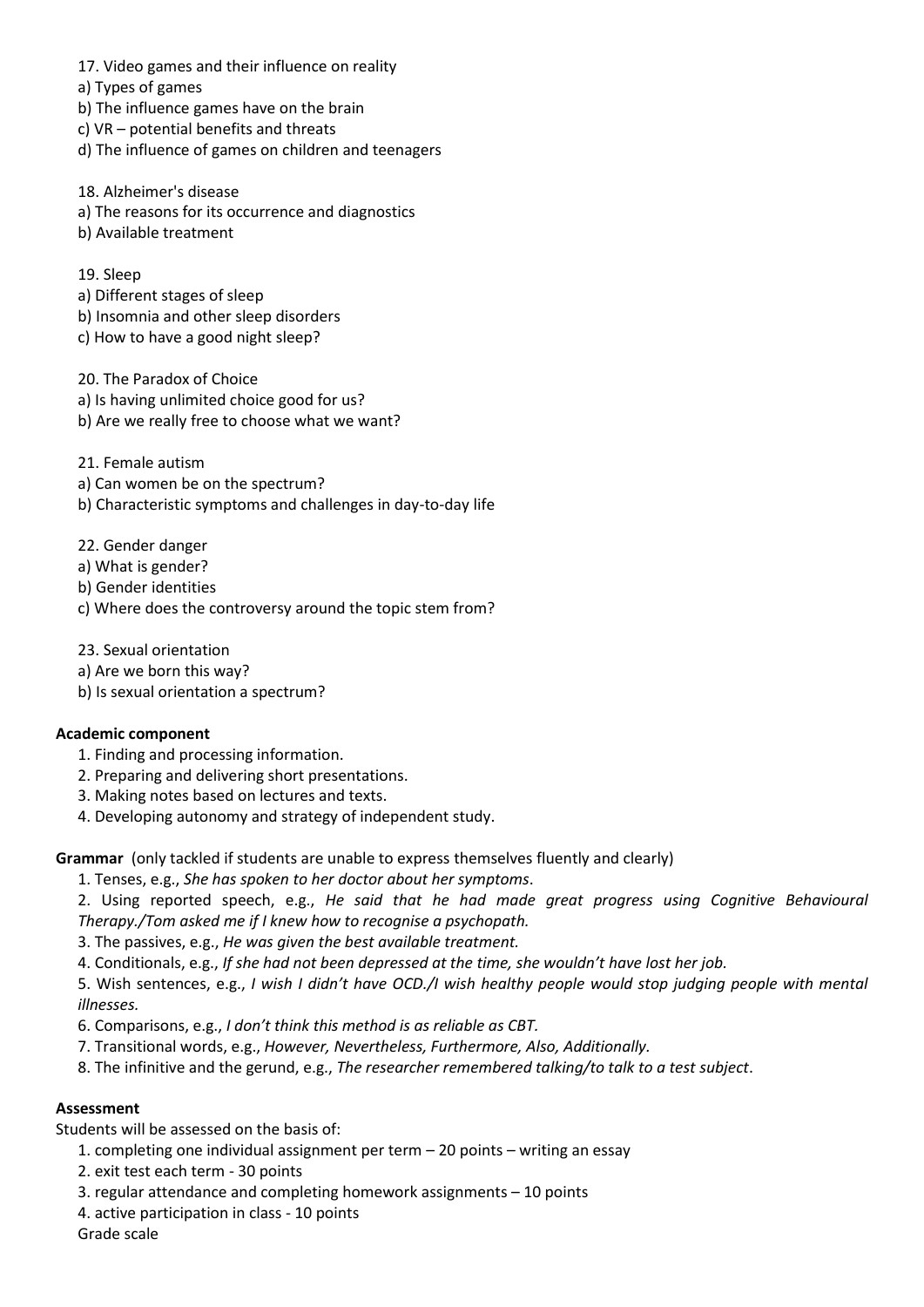0-59% – unsatisfactory 60-67% – satisfactory 68-75% – plus satisfactory 76-83% – good 84-91% – plus good 92-100% – very good

## **Resources**

- Harris, Sam. TED "Can we build AI without losing control over it? (video) *https://www.youtube.com/watch?v=8nt3edWLgIg*
- [Emspak,](https://www.scientificamerican.com/author/jesse-emspak/) Jesse. "How a Machine Learns Prejudice" *Scientific American*, 2016
- Umbridge, Ben. TED "Ten myths about psychology: debunked" *https://www.ted.com/talks/ben\_ambridge\_10\_myths\_about\_psychology\_debunked#t-674933*
- Lissa Rankin MD. TEDx "Is there scientific proof that we can heal ourselves?" (video) *https://www.youtube.com/watch?v=LWQfe\_\_fNbs&t=935s*
- Ehrenreich, Barbara, PhD. "Author Barbara Ehrenreich on her new book "Bright-Sided" Democracy Now 10/13/09 1 of 2" (video)
	- *<https://www.youtube.com/watch?v=lrXzcXLtihU>*
- 60-Second Mind "Inside the Mind of a Psychopath" (podcast) *https://www.scientificamerican.com/podcast/60-second-mind/inside-the-mind-of-a-psychopath-13-05-14/*
- Hare Psychopathy Checklist *http://www.decision-making-confidence.com/hare-psychopathy-checklist.html*
- Brogaard, Birgit [D.M.Sci., PhD.](https://www.psychologytoday.com/experts/berit-brogaard-dmsci-phd) "The Making of a Serial Killer" *[The Superhuman Mind](https://www.psychologytoday.com/blog/the-superhuman-mind)*, 2017; *psychologytoday.com/blog/the-superhuman-mind/201212/the-making-serial-killer*
- Wax, Ruby. TED "What's so funny about mental illness?" (video) *https://www.youtube.com/watch?time\_continue=283&v=mbbMLOZjUYI*
- Types of therapy; *http://www.nimh.nih.gov/health/topics/psychotherapies/index.shtml*
- Farrell, Helen M. TED-ED "What is depression" (video). *https:// https://www.youtube.com/watch?v=z-IR48Mb3W0*
- Freedenthal, Stacey. "A Suicide Therapist's Secret Past" *The New York Times*, 2017.
- "24-Year-Old Woman Born Without Cerebellum" IFL, 2016 *http://www.iflscience.com/brain/24-year-old-woman-born-without-cerebellum-her-brain/*
- Mastin, Luke. "Parts of the brain" The Human Memory (website), 2010. *http://www.human-memory.net/brain\_parts.html*
- The Brain Anatomy Quiz *https://www.biologycorner.com/quiz/quiz\_brain\_anatomy.html*
- [Wheeling,](http://www.sciencemag.org/author/kate-wheeling) Kate. "The brains of men and women aren't really that different, study finds" 2015. *http://www.sciencemag.org/news/2015/11/brains-men-and-women-aren-t-really-different-study-finds*
- BBC's experiment in August 2017 (video) *https://www.youtube.com/watch?v=nWu44AqF0iI*
- Cartoon Conspiracy "Does Pooh Have Mental Disorders? Winnie the Pooh Theory" Ep. 35 (video) *https://www.youtube.com/watch?v=FNxOD-V3rDo*
- Crash Course "Personality Disorders: Crash Course Psychology #34" (video) *https://www.youtube.com/watch?v=4E1JiDFxFGk*
- Huff, Charlotte. "Where personality goes awry" *American Psychology Association*, 2004. *http://www.apa.org/monitor/mar04/awry.aspx*
- Myers-Briggs Type Indicator a short version *https://www.personalityclub.com/short-personality-test/*
- Srivastava, Sanjay PhD. "Personality Is Not Set by 30; It Can Change Throughout Life, Say Researchers", *American Psychology Association*, 2003.
- *http://www.apa.org/news/press/releases/2003/05/personality.aspx*
- Little, Brian. TED "Who are you, really? Puzzle of personality" (video) *https://www.youtube.com/watch?v=qYvXk\_bqlBk&t=332s*
- "10 Famous Psychological Experiments Could Never Happen Today" *<http://mentalfloss.com/article/52787/10-famous-psychological-experiments-could-never-happen-today>*
- "10 Bizarre Psychology Experiments"